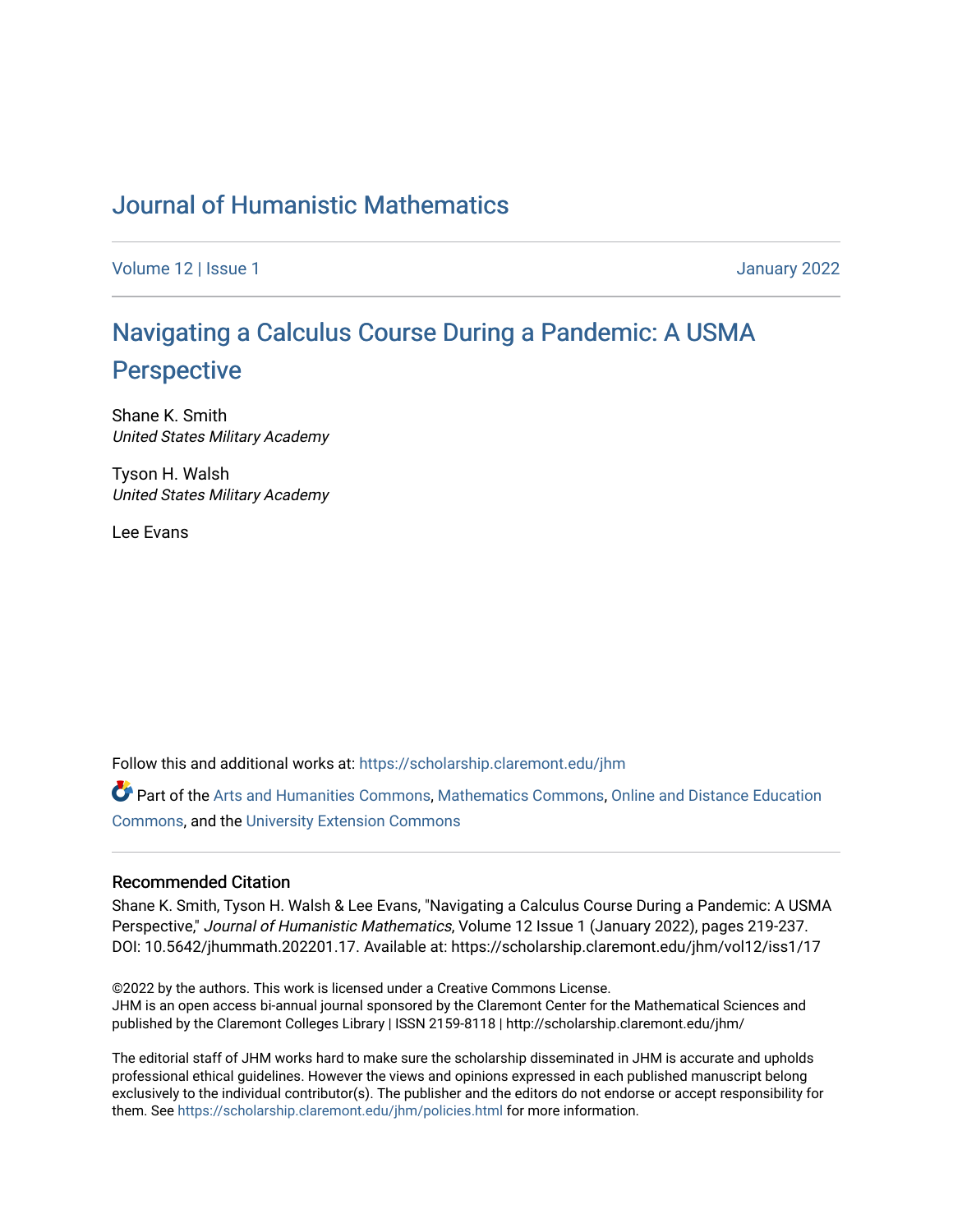## Navigating a Calculus Course During a Pandemic: A USMA Perspective

Shane K. Smith

United States Military Academy, West Point, New York, USA shane.k.smith.mil@army.mil

Tyson H. Walsh

United States Military Academy, West Point, New York, USA tyson.h.walsh.mil@army.mil

Lee A. Evans

United States Military Academy, West Point, New York, USA lee.a.evans14.mil@army.mil

#### Synopsis

In this article we analyze publications written about different teaching modalities and evaluate how each applies to a calculus class during the on-going COVID-19 pandemic. We focus on the positives and negatives of teaching and learning in a virtual, classroom, or HyFlex environment. Although arguments could be made for each environment, especially given different institutional objectives, this work aims to explain why we eventually preferred teaching our Fall 2020 multivariable calculus course in a face-to-face classroom setting at the United States Military Academy at West Point. We also offer measures of performance to compare the current COVID-19 semester with previous semesters. The results support two major conclusions drawn from our decision to teach in-person under in a time constrained environment: learning modality matters in mathematics and this pandemic will influence student-teacher interaction for semesters to come.

Keywords: remote learning, in-person learning, classroom learning, emergency remote teaching

[Journal of Humanistic Mathematics](http://scholarship.claremont.edu/jhm/) Volume 12 Number 1 (January 2022)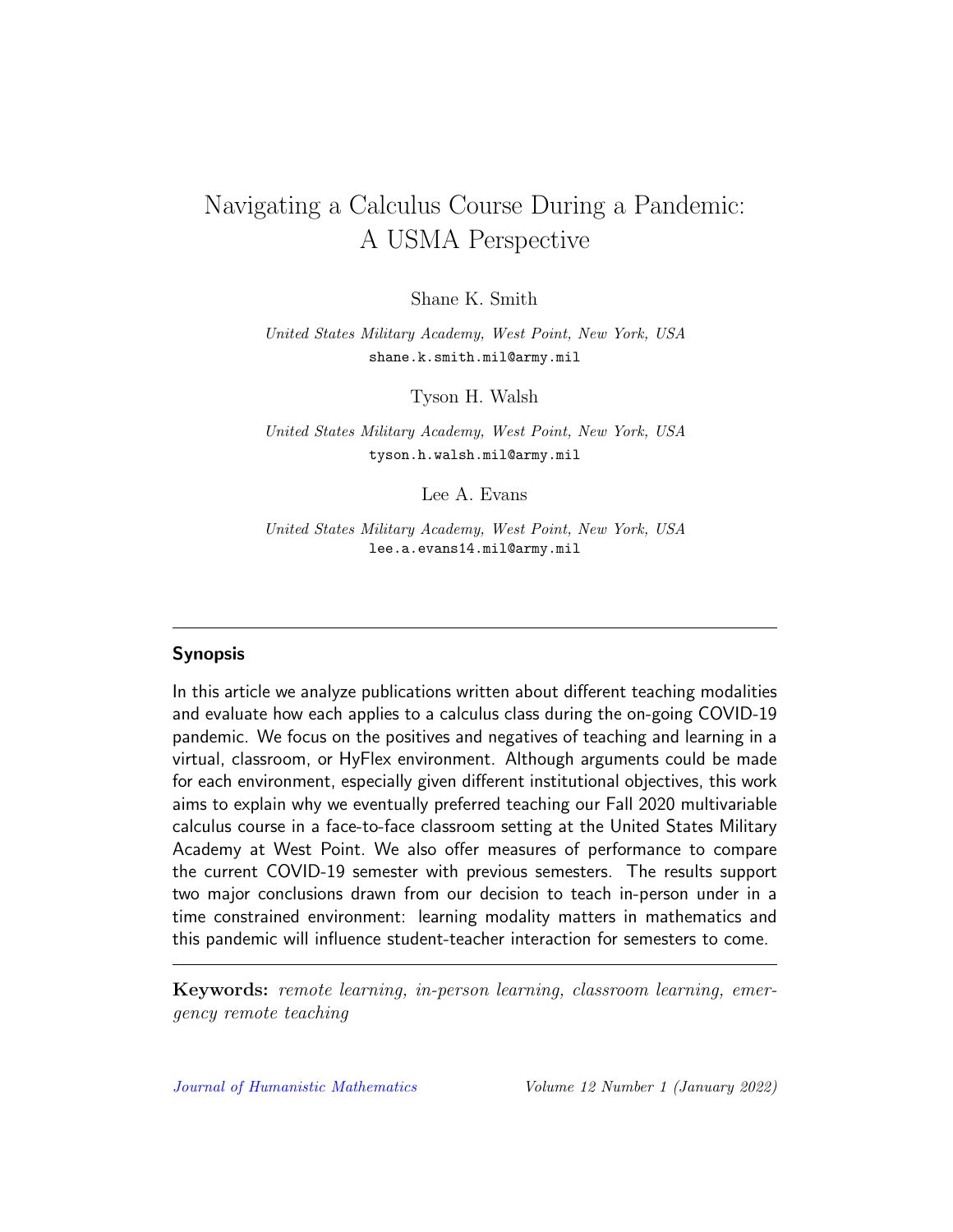## 1. Introduction

As institutions worldwide struggled to decide whether to teach students remotely, in-person, or via some modality in between for the fall term of 2020, the United States Military Academy at West Point found itself in a similar position. However, no matter the institution and no matter the modality, the objective remained the same. Educators at all levels researched ways to discover the best possible way to deliver course material to their student population. Some initial questions included: What does a classroom look like during a pandemic? How can we achieve our objectives? What modality best fits our teachers' skill sets while complementing our students' needs?

As the United States Military Academy (USMA) logistically prepared to receive students back to West Point from a disjointed spring term for summer training, concurrent academic planning increased in effort. Within the Department of Mathematics (D/Math), the MA205 (Multivariable Calculus and Introduction to Differential Equations) course leadership team researched different teaching approaches to meet the Academy's mission, while prioritizing the health and welfare of each student and instructor. In short, we set out to answer the question "what is the best way to design and deliver a calculus course during a pandemic?" In this paper we compare different teaching modality approaches and aim to address how we thought about how each modality could fit into MA205 course design and instruction.

## 2. Teaching Modalities

## 2.1. Emergency Remote Teaching

It is important to first define where we are before exploring options for where we plan to go with respect to course design. According to authors of *Differ*ence Between Emergency Remote Teaching and Online Learning [\[8\]](#page-18-0), Emergency Remote Teaching (ERT) happens when "colleges and universities are facing decisions about how to continue teaching and learning while keeping their faculty, staff and students safe when a natural disaster, or most recently, a pandemic occurs. Ultimately, the "just get [the material] online" course should only be accepted as a temporary solution to a temporary problem [\[8\]](#page-18-0).

However, if the crisis cannot be resolved in an anticipated time frame, the permanent solution to ERT is online learning. ERT should not "go away."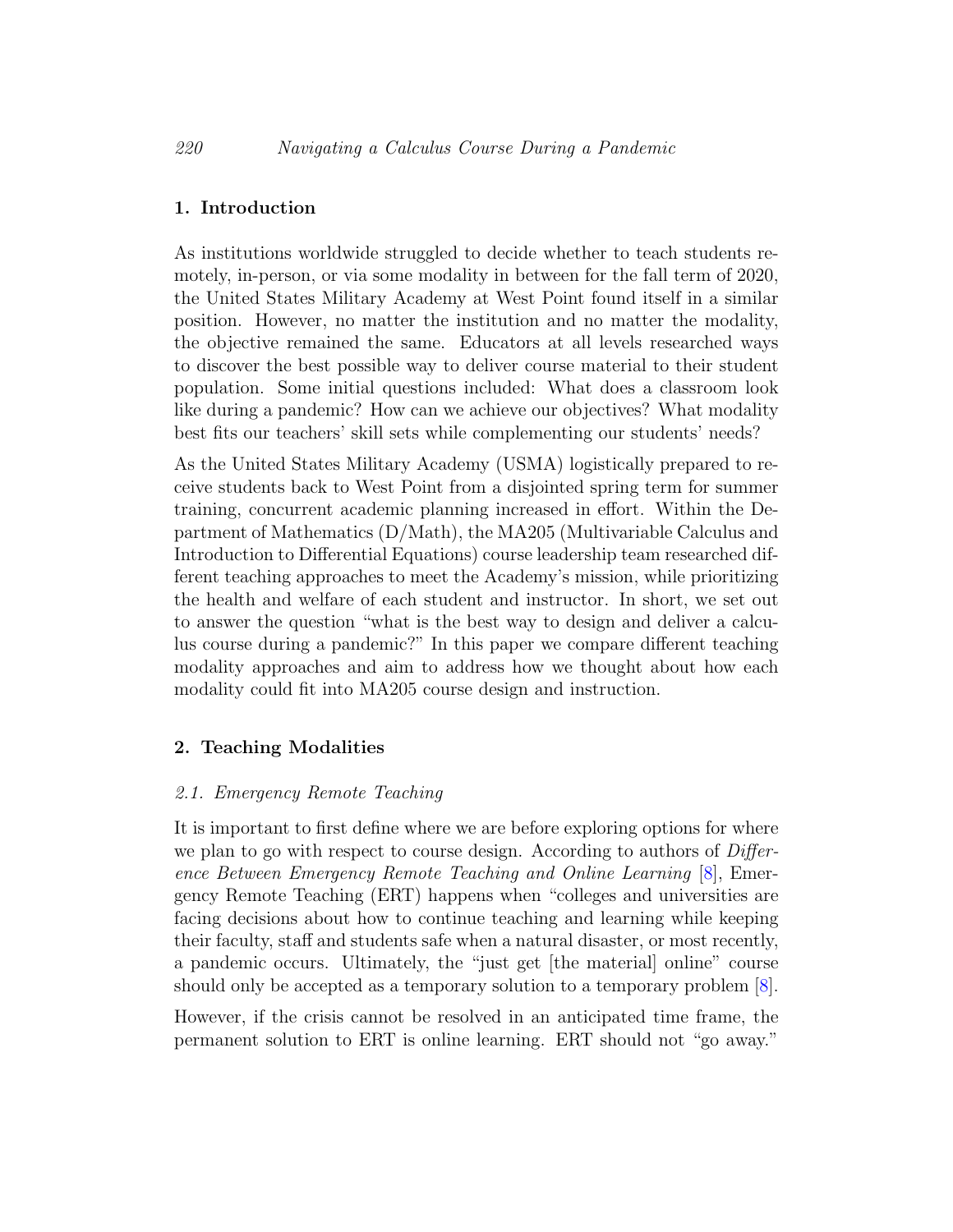It is critically important for institutions to capture and preserve ERT's lessons learned as they may form a critical baseline in the event of natural disasters, man-made disasters, or health emergencies [\[8\]](#page-18-0).

#### 2.2. Online Learning

Online learning is a structured education experience received over the internet. One characteristic that connects ERT with online learning is the digital means which students and instructors interact. One of the most glaring differences between ERT and online learning is the ecosystem surrounding both the instructors and students. Solid online learning programs take years to build, and therefore, online education has the training, resources, and infrastructure to support sustained learning from digital platforms [\[8\]](#page-18-0). When resourced and planned properly, the product of online learning often debunks the lower quality education stigma when compared to face-to-face (FTF) learning. Research shows online learning can be just as effective [\[8\]](#page-18-0). Aten and DiRenzo agree, explaining "one power of virtual learning environments is that students potentially develop more personal learning strategies than is possible in face-to-face settings [\[1\]](#page-17-0).

Hodges et al. compare the amount of infrastructure that goes into a FTF education to the amount of cognitive effort required to surround online students with a proper ecosystem geared toward learning in order to produce a successful product [\[8\]](#page-18-0). The amount of time to properly execute an online course far exceeded the amount of time USMA had to transition to ERT. While implementation of the remote teaching took a little over a week from conceptualization to execution of students learning in a remote environment, Hodges et al. note that typical planning, preparation, and development time for an online university course is six to nine months before the course is delivered [\[8\]](#page-18-0).

#### 2.3. Teaching in a Classroom Environment (Time-Constrained)

Surprisingly, research does not lead us to many conclusions about an optimal length of class time. However, according to Rochester Institute of Technology and supported research [\[13\]](#page-18-1), "a best practice for designing long classes is to divide the class time into segments," by reengaging students in new content every 25-30 minutes to increase their attention. Bradbury supports this claim in his article "Attention Span During Lectures: 8 seconds, 10 minutes,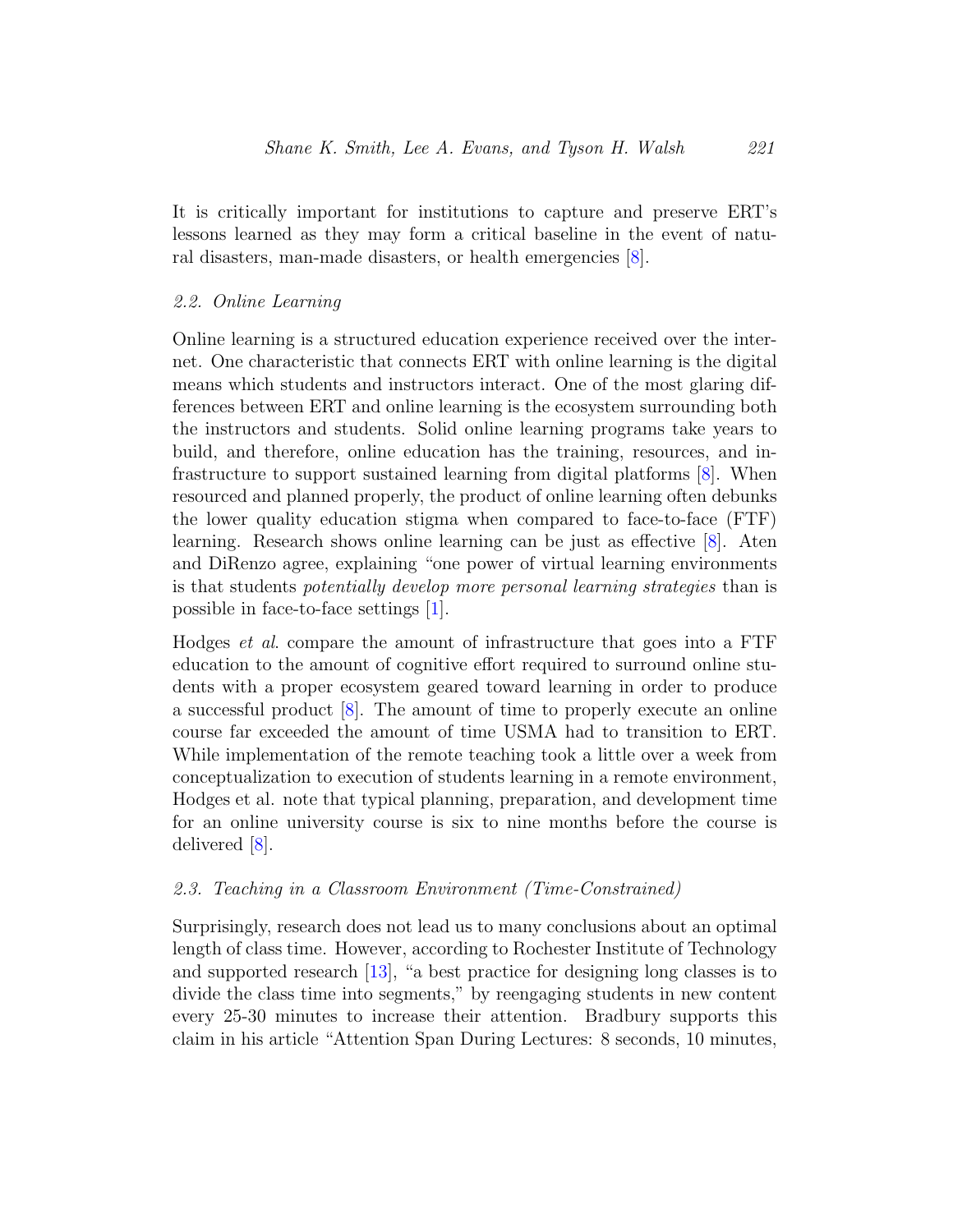or more?" [\[4\]](#page-17-1). He cites a 1982 study by Giles *et al.* [\[7\]](#page-17-2), which mentions that material covered during the latter half of a lecture is more readily retained by students. In their study of medical student retention, Giles *et al.* found that information presented between the 15-minute and 30-minute time segments was recalled best, whereas material presented during the first 15 minutes had the worst retention [\[7\]](#page-17-2).

However, given the physical stresses and emotional and psychological burdens of the pandemic, we believe that shorter 10 to 15 segments of instruction seem to benefit the COVID classroom environment. This resonates with other perspectives. In a virtual interview with USMA [\[12\]](#page-18-2), Salman Khan, Bangladeshi American educator and founder of Khan Academy, mentioned that keeping his instructional videos short kept the viewer's attention. He explained that an optimal video length ranged from 5-10 minutes. After fifteen minutes, students began to lose focus.

Instructor and student success in time-constrained FTF and virtual environments depends largely on pre-training or priming; in our context, this involves USMA's Thayer Method [\[1\]](#page-17-0). "USMA's Thayer Method" is USMA jargon for a learning methodology that requires students to prepare for the lesson before attending class. As Aten and DiRenzo explain, "student motivation should be aimed toward achieving success and the attainment of goals, as opposed to avoiding failure and fears and punitive repercussions"  $[1]$ . While this strategy can be implemented within the traditional framework of USMA's Thayer Method, the out-of-class requirements for a compressed FTF classroom environment should focus on building an appropriate foundation for students' long-term success in their chosen fields of study.

In their article, "A Hybrid and Flipped Version of an Introductory Mathematics Course for Higher Education" [\[9\]](#page-18-3), Martinez and Rodriguez offer a hybrid and flipped model which leverages self-paced, asynchronous learning to maximize efforts in class. "This (hybrid and flipped) model is based on the idea that outside of the classroom, students can learn from online videos, thus arriving to class with this task accomplished and promoting a different environment inside the classroom". By having students remotely, asynchronously learn the material typically presented in lecture format, the instructor can free up class time to address more complex topics. It is important to thoroughly vet the assigned videos or create videos that are appropriate for the difficulty level of the proposed topics. If done correctly, the flipped classroom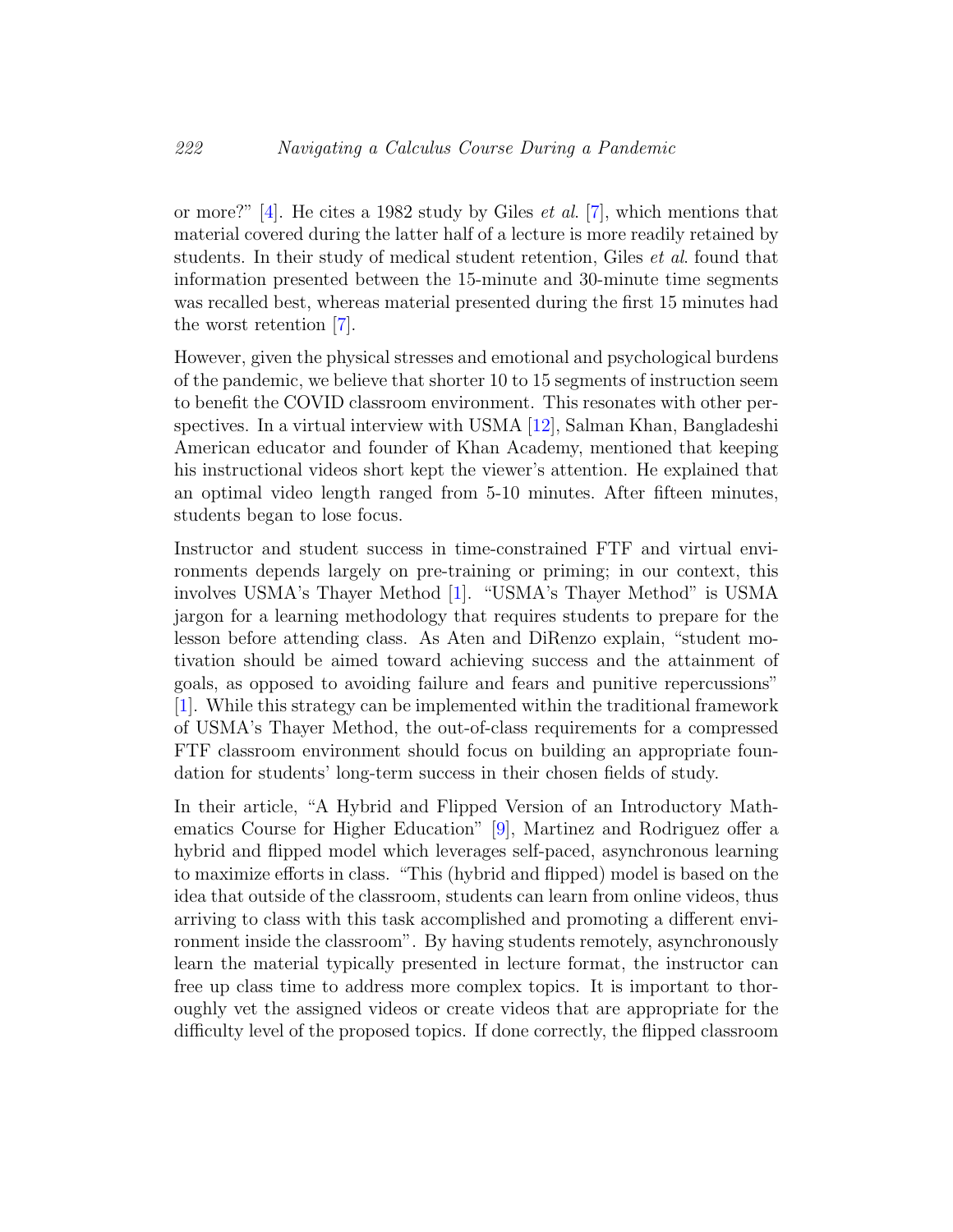will not only save instructors time in class, but provide an opportunity for in-class active learning as students demonstrate and build on the concepts learned in the remote environment.

## 2.4. Teaching in a HyFlex Environment

Most published works do not explicitly address the proposed 'hybrid' learning approach where half of the class in FTF and the remaining class tunes in to the class via a video-conference platform. However, we were able to find articles that did mention a 'HyFlex' e-learning model where different types of learning media platforms were used to teach students. While only loosely related, the hybrid option, toggling between multiple learning environments, may give a HyFlex-like feel to class. Switching back and forth from platform to platform requires practice for the students and instructors.

In the article titled "Synchronous collaboration competencies in web-conferencing environments: their impact on the learning process" [\[3\]](#page-17-3), Matt Bower explicitly addresses four competencies of web-conference remote learning environments which include operational competence, interactional competence, managerial competence, and design competence.

From [\[3\]](#page-17-3), we learn that with repetition, operational competence, or "the ability to operate the tools and functions of the collaborative technology, is quickly gained. Indeed, switching from program to program, screen to screen is doable, but requires good organization, patience, and a lot of practice [\[3\]](#page-17-3).

We can think of the matter at hand in terms of three different kinds of competences: interactional competence, managerial competence, and design competence. According to [\[3\]](#page-17-3), interactional competence is the "ability to effectively interact to perform a task or solve a problem using the technology (including the ability to apply interactional tactics to collaborate effectively)". Interactional competence may be a challenge in a hybrid environment when attempting to effectively connect FTF and virtual students during class instruction.

Managerial competence is "the ability to manage a group or class including providing support on how to use the technology and interact effectively." This competency applies to teachers/instructors and, if mismanaged, the effects are felt by the learning audience [\[2\]](#page-17-4).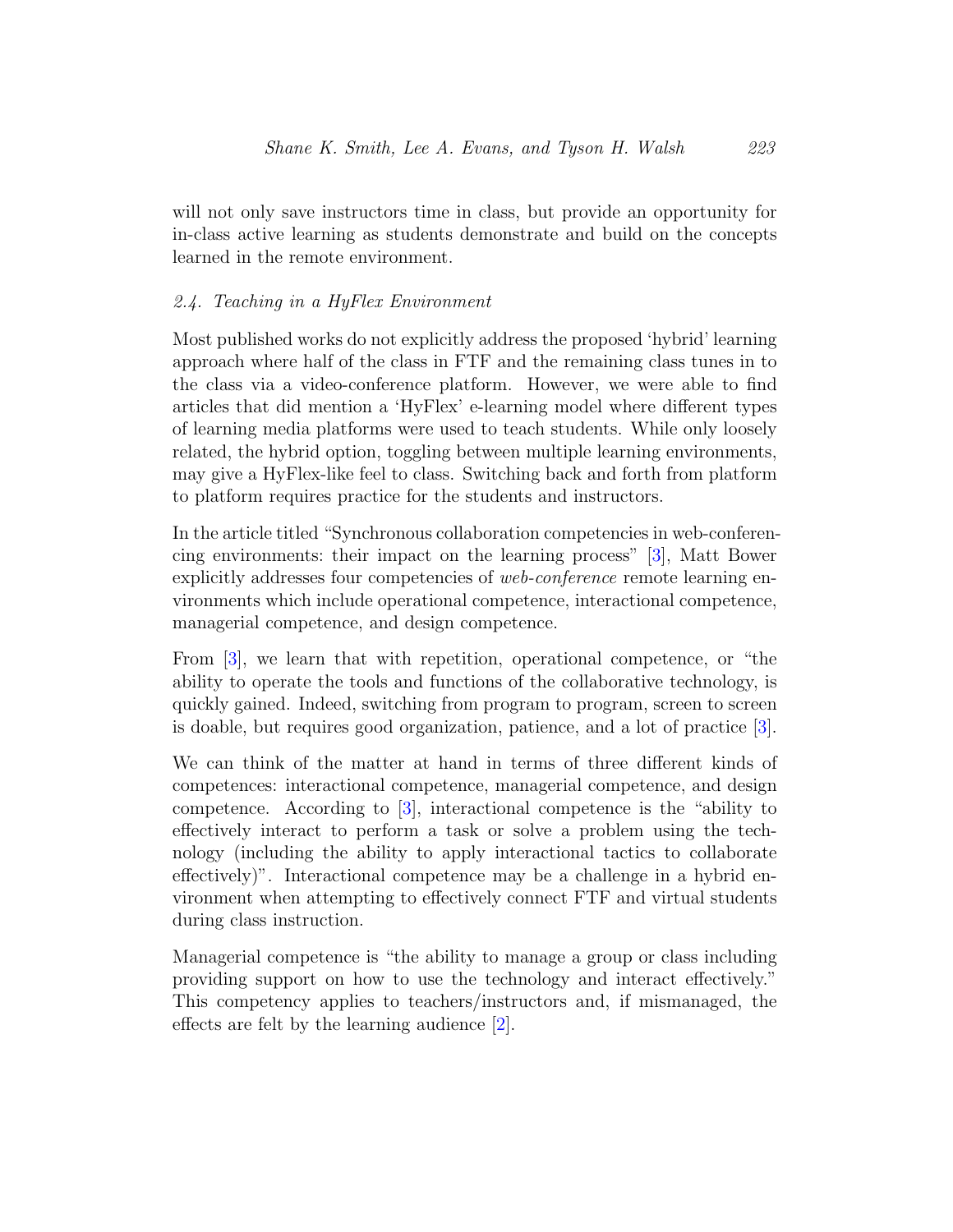Design competence is "the ability to select and [organize] tools in a way that optimises interaction and best supports activity management (including the ability to dynamically design the environment based on emerging collaborative and cognitive requirements)" [\[3\]](#page-17-3).

Initially, students and instructors may face a steep learning curve with new technology or programs. However, over time, unique and innovative ideas will enhance the remote environment and the learning experience. If the 2020 spring term is any indication of the issues of introducing additional collaborative web conferencing environments, especially with students utilizing residential networks, connectivity and internet speed issues may perpetually haunt virtual classes.

## 3. Concerns for Students

During the COVID-19 global pandemic, there are health concerns associated with meeting in a traditional setting. These health risks come in the form of both physical and mental health concerns, and appropriate course design should take both into consideration.

Douglas *et al.* explain that "as pandemics can occur in waves over a long period of time, there is a correlation between the degradation of mental health and social isolation" [\[6\]](#page-17-5). After careful review of 16 articles related to mental health themes resulting from social isolation, social (physical) distancing, quarantine, caregiver stress, unemployment, and death/illness, Sritharan and Sritharan concluded that "a decline in mental health is expected given the lack of common social interactions" [\[14\]](#page-18-4). Understanding that any individual can be a vector for virus transmission, which is a fact that should not be ignored, we nonetheless were influenced by this work, which shows that mental health is a topic worthy of consideration when designing a course during a global pandemic.

Given the close living quarters between students, USMA remained especially vulnerable to community transmission. Were we to decide on face-to-face instruction, we had to accept prudent risk of virus transmission. We saw that it was essential to balance this risk against the great importance of student mental health.

Approximately 75% of the students at USMA are male, and nearly all are less than 24 years of age. Since 2000, there has been a nearly a 50% increase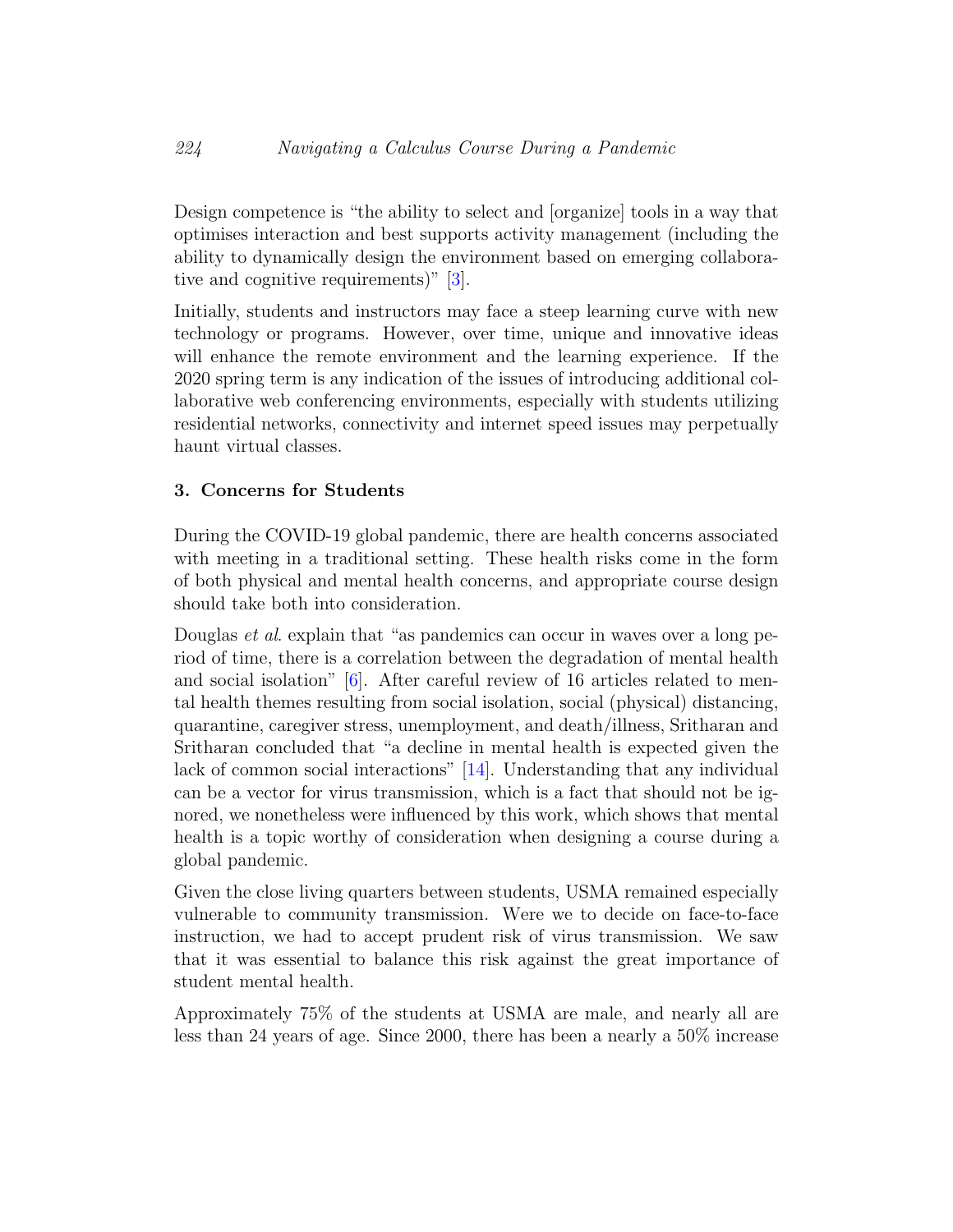in the rate of suicides in young adults between the ages of 20 and 24, with the 2017 rate among females at 6.2 per 100,000 and the rate of males at 27.1 per 100,000 [\[11\]](#page-18-5). As of June 24, 2020, only 132 Americans between the ages of 15 and 24 had succumbed to COVID-19, or a death rate of 0.314 per 100,000 [\[5,](#page-17-6) [16\]](#page-18-6). Given the USMA gender composition, we would assume a suicide rate of 21.8 per 100,000. This suicide rate dwarfs that of the expected COVID-19 fatality rate of the students we teach. Knowing that one benefit of in-class learning has very little to do with students learning mathematics, that FTF classes are opportunities for human interaction that improve the mental health of both students and faculty, we could see that these numbers were heavily favoring FTF instruction.

#### 4. Concerns for Faculty

Hodges et al. [\[8\]](#page-18-0) address important considerations that include faculty training, resourcing, and morale. For example, in addition to time needed to deliver an online course, the time required for a faculty member to reach a comfortable online teaching level requires two or three teaching iterations of a particular course. Another challenge faculty members expressed in the virtual environment was practice and feedback. As class size increases, it's harder, if not impossible, for an instructor to provide quality feedback, especially for young learners. When the situation dictated ERT, the instructors were thrown into a situation where everyone is trying to do "their best":

Faculty might feel like instructional MacGyvers, having to improvise quick solutions in less-than-ideal circumstances. No matter how clever a solution might be—and some very clever solutions are emerging—many instructors will understandably find this process stressful. [\[8\]](#page-18-0)

In contrast, Aten and DiRenzo [\[1\]](#page-17-0) point to instructor preparation as the crux in the virtual environment, supporting the notion that "instructors should be primed to express enthusiasm for the virtual learning environment and training for competence in using technology . . . translated into greater engagement by students and ultimately better learning outcomes." Technology should serve to enhance the learning experience. Without proper preparation, the contrary is often true; technology will detract from the learning experience.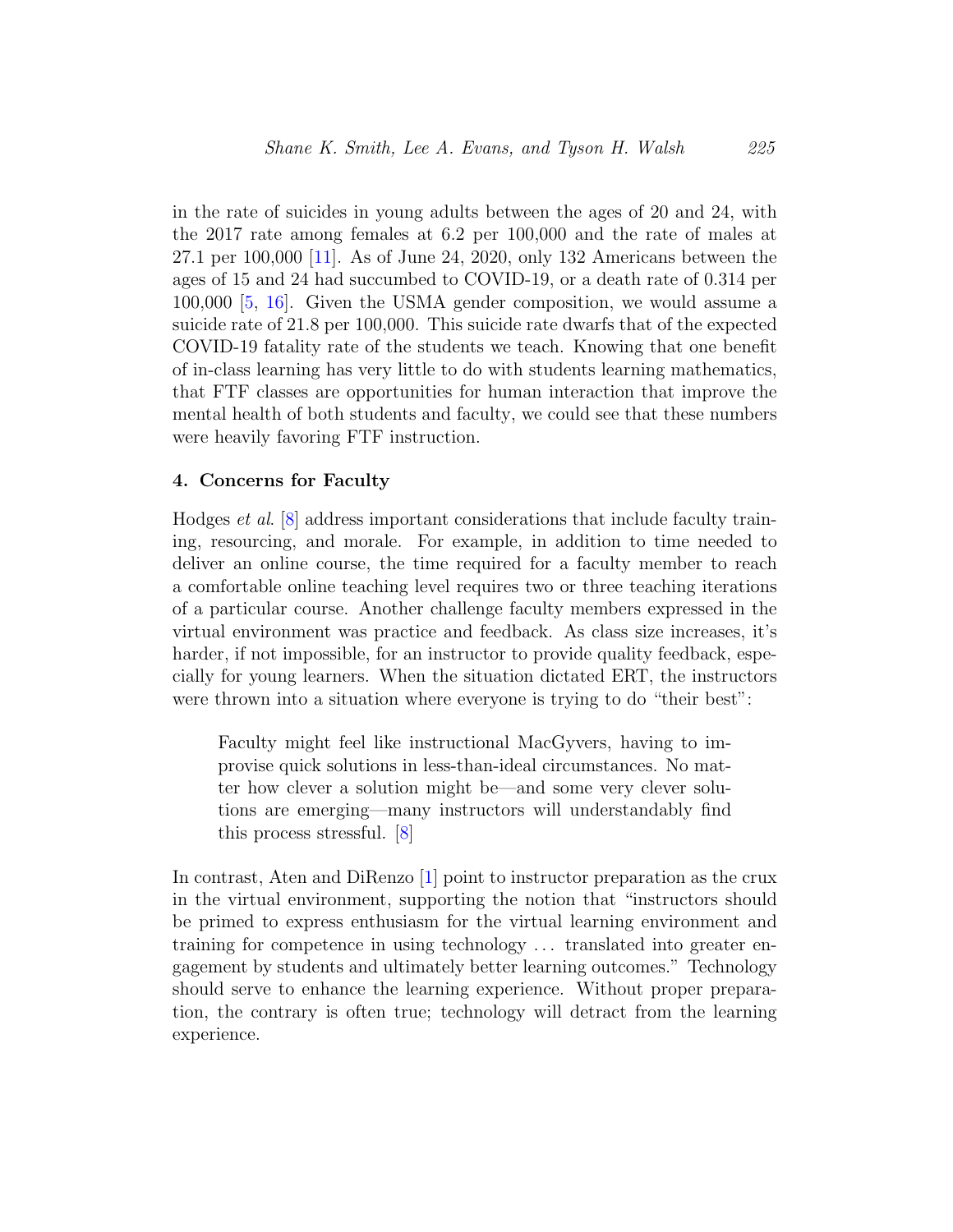Overall, instructor wellness remains equally important as student wellness, and we needed to consider the risks of COVID-19 for the age group the instructors were from. Besides that, instructors balanced additional time to prepare a lesson with added family demands. Course leadership was aware of faculty burnout and the impact of additional unforeseen stresses. With little to no notice, a coverage plan could have been employed to give instructors needed time-off or time to address family matters. Our coverage plan proved successful in practice.

## 5. Brief Analysis and Application to MA205's 2020 Fall Term

After comparison of each teaching approach, we decided that a singular approach was not appropriate for teaching during these unprecedented times. Literature cautioned against comparing ERT (emergency remote teaching) and FTF (face-to-face) classroom instruction [\[8\]](#page-18-0). If a WC (web conferencing) teaching approach was the answer, USMA, and specifically MA205, needed to reflect and ask if we were *really ready* to deliver quality WC classes in an effective matter, or if this coming semester would just be an extension of last term's ERT. Did the HyFlex model have too many moving parts and would it be too hard for us to satisfy Bower's competencies in web-conferencing environments?

If FTF were to be the best approach, would instructors and students feel rushed to address all material needed for subsequent Science Technology Engineering Mathematics (STEM) courses? At the same time, would FTF teaching provide enough learning flexibility when students could not physically be in class for weeks at a time?

In the end, MA205 instructors took a simplified approach for students and instructors alike while maintaining aspects of the traditional classroom experience. To maximize in-class time, we needed students to read their textbook. watch videos, and subsequently try to do their assigned homework problems before class. During the 30-minute block, instructors encouraged discussion about the mathematical concepts they read/watched the night before andwith any remaining time,-solved an example problem or two. Supplemental videos provided in this Read-Watch-Do-Discuss format were meant to replace in-class instruction with online mathematical instructional videos covering lesson concepts. Instructors expected their students to execute self-learning and come to class prepared to ask questions about the lesson material.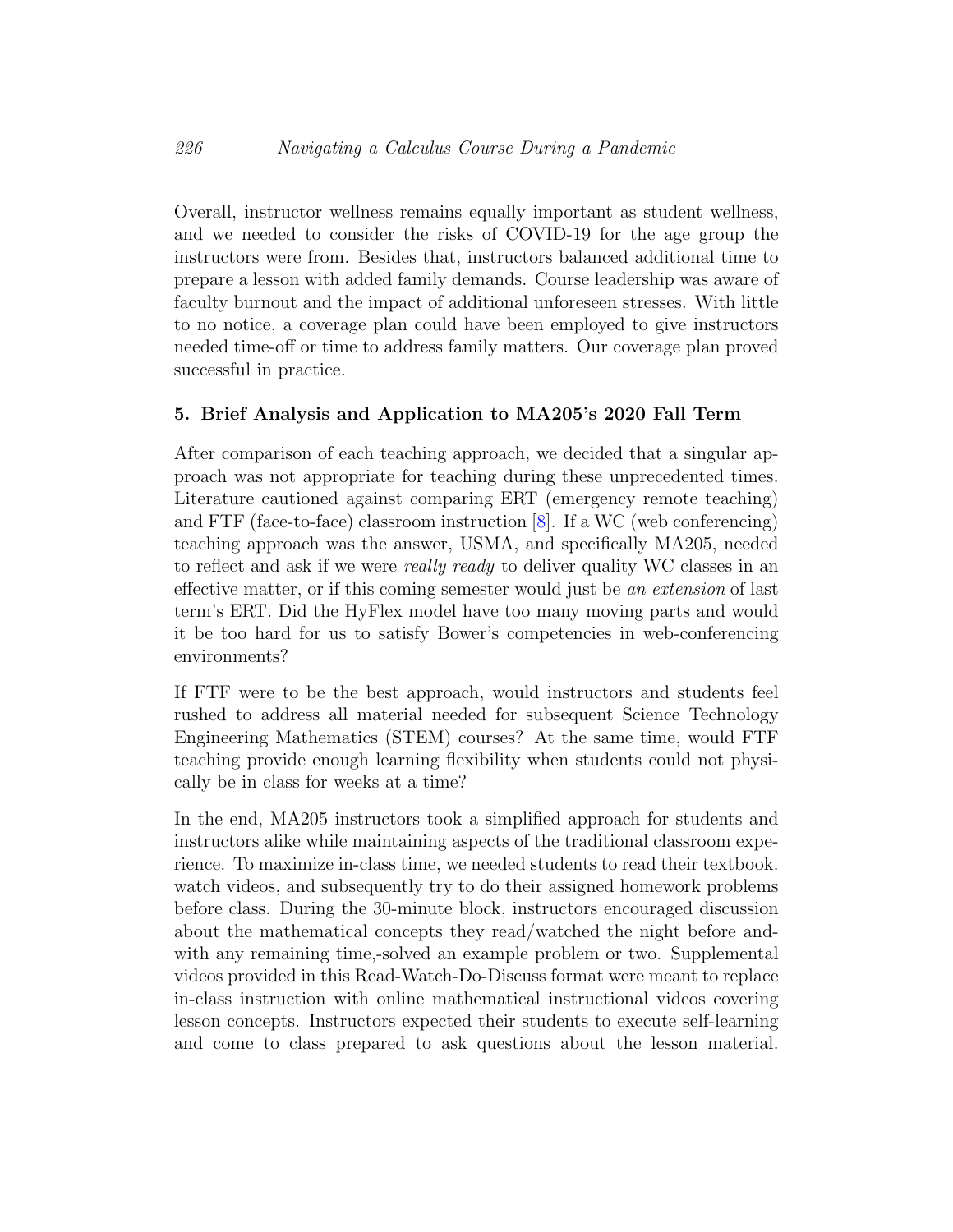The combination of the Read-Watch-Do-Discuss format and WC platforms meant students were always able to participate in class and seldom fell behind.

Instructors spent a considerable amount of energy boiling down their classes to 30 minutes. While many students appreciated the succinct classes and additional liberty to work autonomously, about half commented that it was not enough instruction or lecture time. We should acknowledge both that it is critical to keep staff, faculty, and students safe during the COVID-19 global pandemic, but also that it is important to continue to facilitate the FTF interaction between instructors and students in an intimate class setting that has played a critical role in accomplishing USMA's mission for over 200 years.

### 6. Defining Success

An audience of students will certainly define success in the classroom differently than an instructor, just as a strategic definition of success at an institutional level will differ from both. Given the chance to assess the effectiveness of each approach during the Fall 2020 semester, we focused on-performance based outcomes. Hodges et al. [\[8\]](#page-18-0) best explain what unique criteria fit each stakeholder group; for the purpose of brevity, here we address student and teacher success.

For students, issues such as interest, motivation, and engagement are directly connected to learner success and so would be possible evaluation foci. From the faculty point of view, student learning outcomes would be of primary interest. [\[8\]](#page-18-0)

## 7. MA205's Measures of Effectiveness (MOEs)

In these unprecedented times, the course experienced a dynamic change from FTF classroom instruction to ERT in little over a week during the spring semester. Typically the "summer period affords [Departmental] and Course leadership more time and cognitive power to develop a deliberate approach to capture trends in student and instructor performance" [\[15\]](#page-18-7). The quick pivot resulted in a roller coaster ride of performance highs and lows which were skillfully quantified by Dr. Diana Thomas from the Department and her team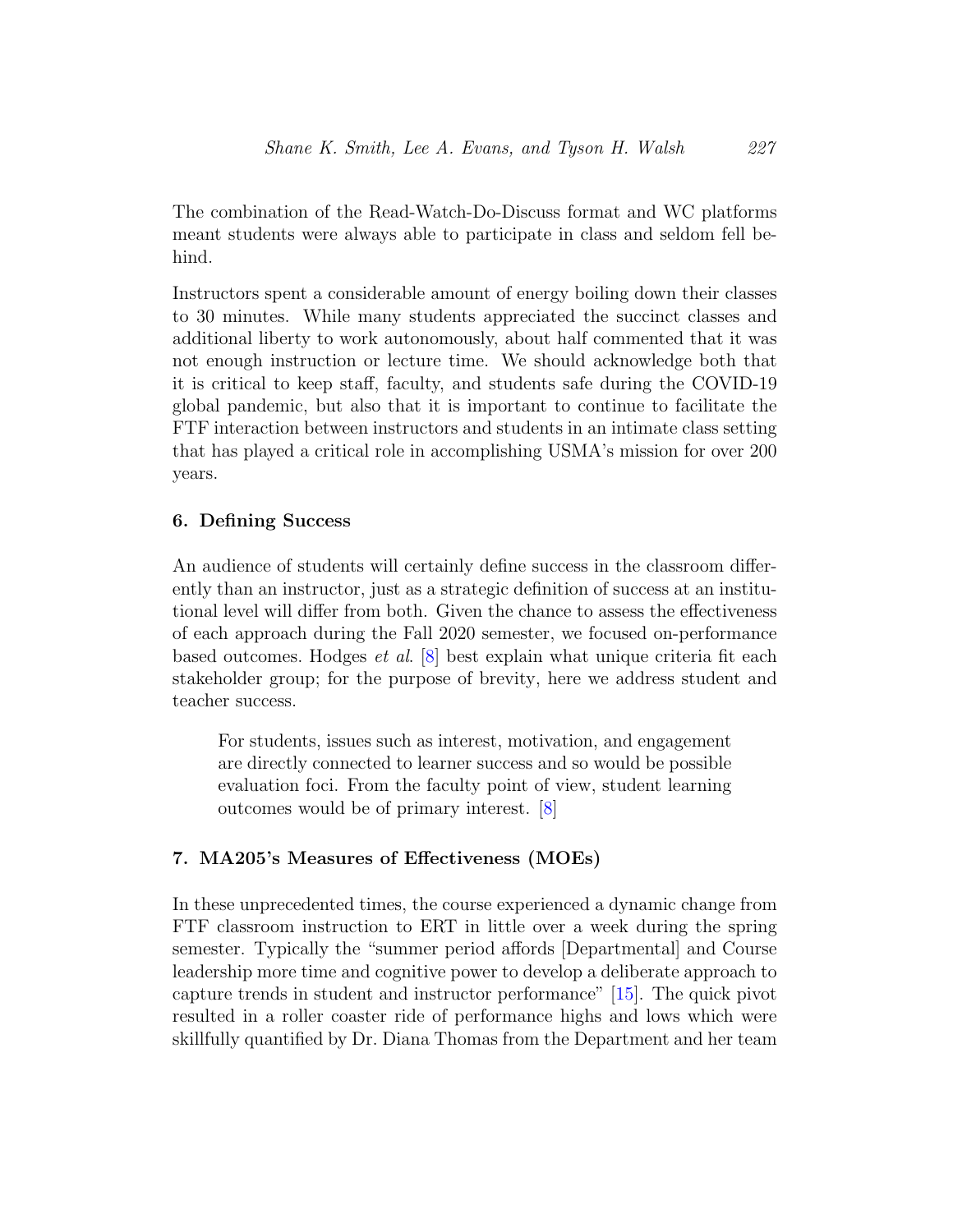in their Remote Teaching Distance Education Working Group (RTDEWG) Report [\[15\]](#page-18-7). While the report covers a broad range of topics, capitalizing on learning/teaching feedback from students and faculty was imperative to our planning effort for the Fall 2020 semester.

It is important to note that the student population in MA205 consists of mainly second semester freshman and third semester sophomores who according to Nakayama, Yamamoto and Santiago [\[10\]](#page-18-8), are likely to have immature learning strategies and lower self-efficacy. With this in mind, the MA205 course leadership made modifications to material delivery and performance feedback methods. Material delivery and performance feedback were top focus areas to monitor during the 2020 fall term. As mentioned before, our FTF model was limited to two 30-minute sessions so that half of the assigned class was physically interacting in class for 30 minutes per lesson before departing for the remaining 40 minutes of the allotted class period.

To ease the demand on the students, we provided students with a comprehensive course guide, explicitly directing students to read the text and watch the online video covering the lesson's learning objectives; we also gave them skeleton lesson notes to fill out on their own while preparing for each lesson. The intent was for students to take more responsibility as self-regulated learners while providing clear directions and expectations to optimize lesson preparation time (no more than one hour). During the 30 minutes of FTF class, students had the opportunity to ask questions and receive immediate feedback while working board problems. Immediate feedback sessions will reinforce learning objectives and identify concepts that may need additional review.

Based on feedback from the spring semester of ERT, the RTDEWG Report [\[15\]](#page-18-7) suggested that students felt they had more time to prepare for class away from West Point. Students also mentioned they had more time to reflect on material. However, student feedback trended negatively to "instructors encourage students to be responsible for their own learning." In brief, when compared to USMA's time-constrained environment, students had more time to prepare and absorb class material. The report recommended that synchronous meetings should be deliberately designed to form authentic student engagement. Based on research and feedback, we concluded that the remote classroom environment had a negative impact on students' ability to learn, and, as a result, students mentioned their intellectual growth suffered.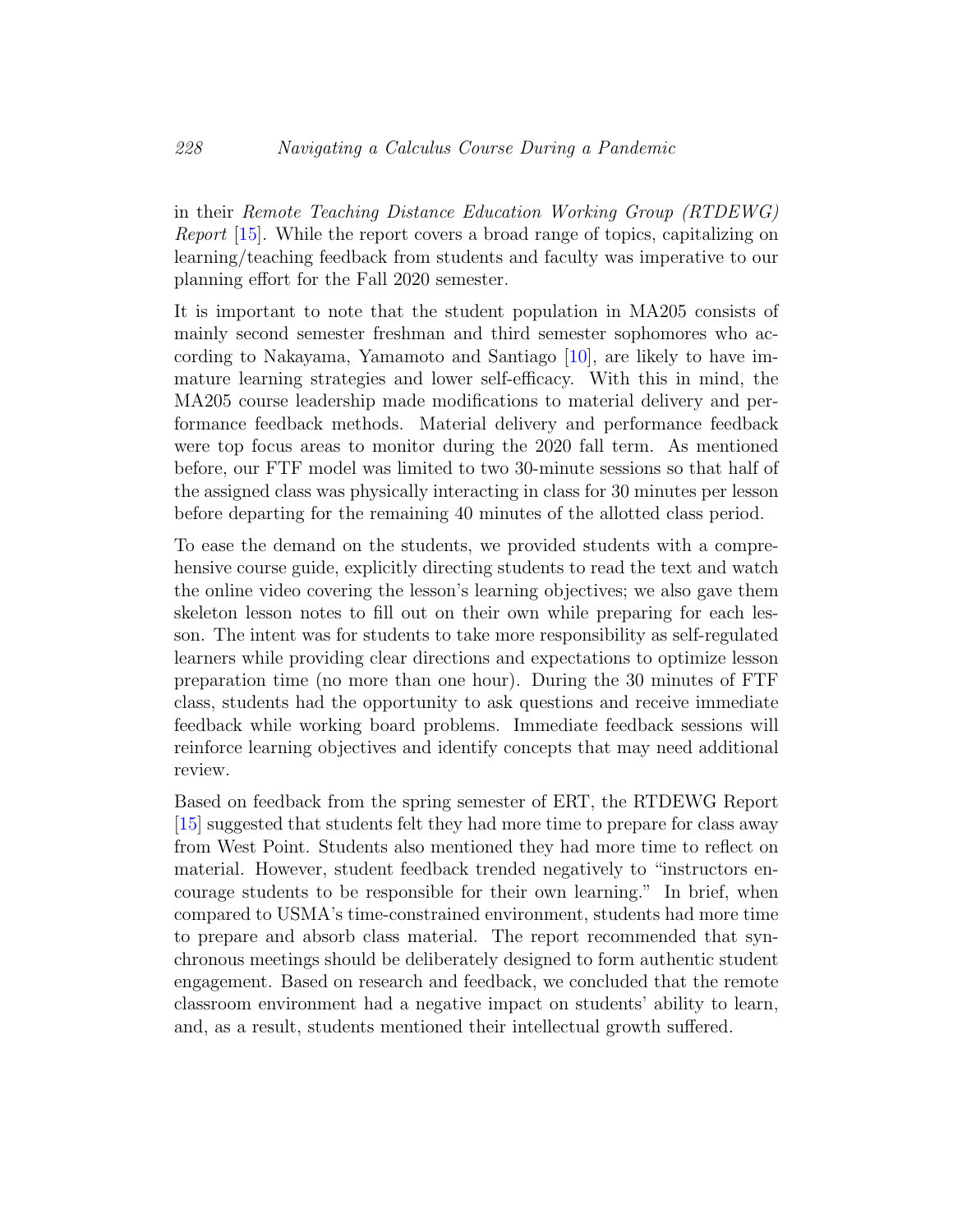## 8. MA205's Measures of Performance (MOPs)

To qualitatively measure course success, we solicited student and instructor feedback that focused on the effects of the shorter class period. To quantitatively assess course performance, we measured (1) student assessment scores (2) impact of student's daily (lesson) preparation note checks on assessment scores (3) impact daily (lesson) homework completion on assessment scores and (4) impact of repeated exposure to assessed material on final exam.

#### 9. Results and Analysis

We set out to establish a "new normal" for MA205 amid uncertainty of the virus's impact to classroom environment and daily life at West Point. For the most part, we stuck to our plan. In response to a schedule change, the team compressed the 40-lesson schedule into 38 lessons, but the associated impact was minimal. With a collective effort to maintain non-pharmaceutical intervention discipline and 'clean-in clean-out' standards before and after each 30-minute block of instruction, students and instructors kept virus transmission out of the classroom. Fortunately, the model we planned to execute and executed in the beginning of this semester was the exact model with which we ended the semester. What a testament to coming together as a unit to rise to the challenge!

#### 9.1. Qualitative Results and Analysis

Throughout the semester, USMA leadership implemented many COVID-19 testing and contact tracing procedures in an attempt to curb the viral spread. Web conferencing allowed instructors to virtually bring quarantined students into the classroom. While the virtual classes were not preferred by instructors or students, their use had a reasonable amount of efficacy and will likely have a lasting impact beyond the COVID-19 period. Allowing a virtual mode of instruction can allow instructors to teach from home on snow days and can be used by students who are on quarters or on athletic or academic trips. While we maintain that virtual classes are not as effective as in-person instruction, the occasional use of virtual instruction is a viable alternative to executing a coverage plan or having students miss class altogether.

Although it is easy to point out the negatives, it is refreshing to highlight the positive impact from this semester as well. Perhaps we found a silver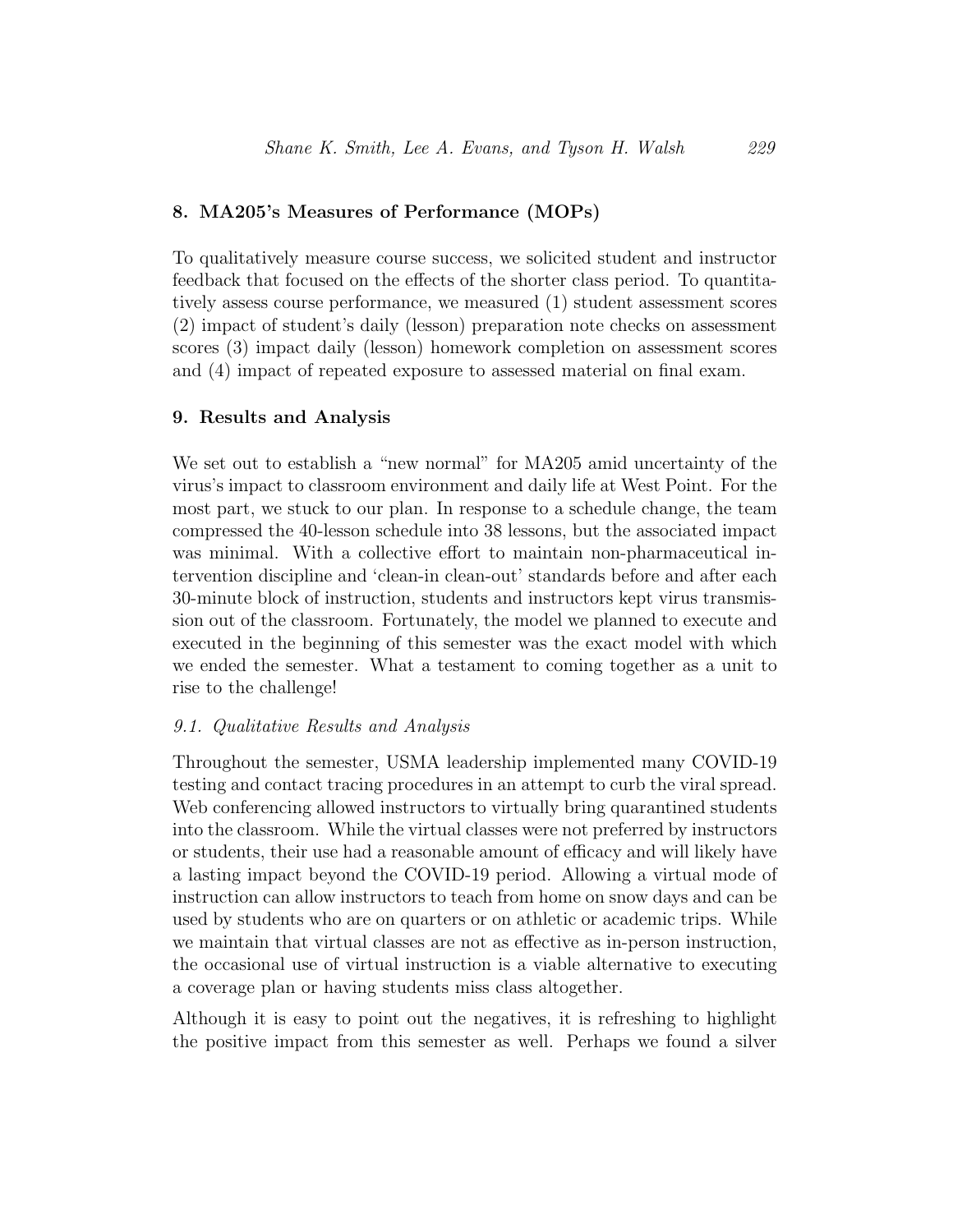lining given the condensed classroom time and health restrictions which a few students highlighted in surveys or in passing conversations with instructors. Students were offered an undiluted serving of calculus without frills. When presented with the other options such as 100% remote, or a hybrid version, where half of the class would be remote, students preferred the model with 30 minutes in class. The 30-minute classes provided a self-reflection opportunity to focus on our core competencies of what we teach, how we deliver the material, and how we assess the students.

The most obvious feedback captured from students included their thoughts and opinions on the 30-minute sessions throughout the semester. To address this topic, middle- and end-of-course surveys asked for feedback. For example, a statement on the end-of-course survey solicited the following, "Describe a particularly UNHELPFUL classroom experience that you had this semester in this math course." Over half of the responses strongly addressed the shortened amount of in-class time. Almost equally as telling were the responses from the question in the end-of-course survey, "If you could change one aspect of MA205, what would it be and why would you make that change?" Again, students felt like 30 minutes was an insufficient amount of time to ask questions and work an example or two to grasp an understanding of the lesson's learning objectives.

Surprisingly, however, while students felt the 30 minutes was not enough, our quantitative analysis points out it may have been just right. Amid all the changes students and instructors had to endure during the Fall 2020 semester, the sentiment seems justified. But, anecdotally, the number of requests for additional office hours never seemed to increase. Perhaps ill-prepared students never lost too much ground when faced with half the classroom time.

Instructors also felt the impact of 30-minute blocks of instruction. On one hand, a new instructor spent more time lesson prepping for two reasons: learning the material and selecting appropriate problems to discuss during class. On another hand, based on feedback from previous semesters, a seasoned instructor spent most of the 30 minutes executing problem solving at the chalk boards instead of lecturing. Ironically, based on feedback after the Fall 2021 term, students wanted more lecturing and less opportunity to perform board problems during class. Three of the five instructors taught back-to-back 30 minute sessions, three times every 70 minutes for each lesson. The inter-30-minute period of six to ten minutes was devoted to cleaning and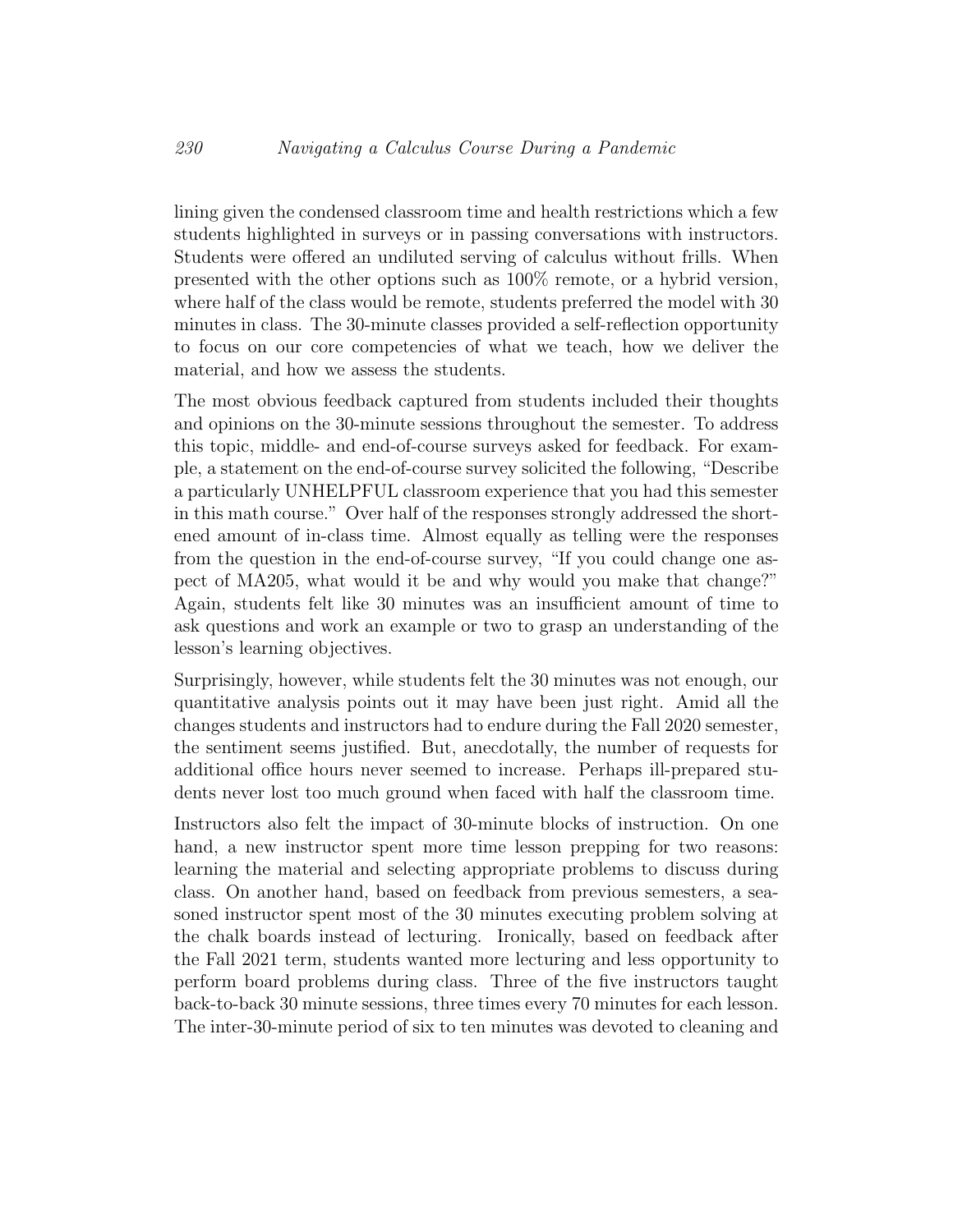resetting the classroom while the time between schedule periods was devoted to more cleaning and a small three minute "break" before the next period began. While manageable, the 30-minute rotation proved less desirable to instructors as well.

## 9.2. Quantitative Results and Analysis

To draw results from this atypical semester, course leadership compared results from only fall semesters. From our MOPs above, we accomplished consistency and fairness between semesters in several ways. While comparing averages is subjective and does not tell the whole story, each test included keeping one question relatively the same, our "benchmark question", from fall semester to fall semester with similar or exact grading rubrics. Next, we kept test difficulty levels consistent by using previous grading rubrics and the assessing the exact learning objectives year to year. Finally, the final exam questions were relatively similar, from one fall semester to fall semester, and scored using the same grading rubric.

Results comparing test and final exam performance this past term (Fall 2021) to previous terms highlight the cost of academics during this pandemic; see Figure [1.](#page-14-0) From fall 2019 to fall 2020, students' differentiation test scores decreased 6.75%. The average test score rose from fall 2020 to fall 2021 by 5.15%. A method of Lagrange multipliers question served as the benchmark question from semester of semester. From 2019 to 2020 a similar benchmark question increased 3.53%, and this past semester, 2021 students averaged a score of 4.63% higher on the exact same Lagrange multiplier question as 2020. We used the same comparison metrics to evaluate course and student performance after completion of the integration block of instruction. From fall 2019 to fall 2020, students' integration test scores decreased by 16.75% and fell again by 3.58% from 2020 to 2021.

A volume estimation question replaced the method of Lagrange multiplier as the integration block benchmark question. In the fall of 2020, students averaged a 7.59% lower than the volume estimation question compared to the year before. Most recently, on average, students scored 3.72% lower on the exact same volume estimation question from the previous fall term. In the moment, the drop in performance surprised leadership. But, after reflecting on the different ways the pandemic has affected life and academics in general, the most recent decrease is expected.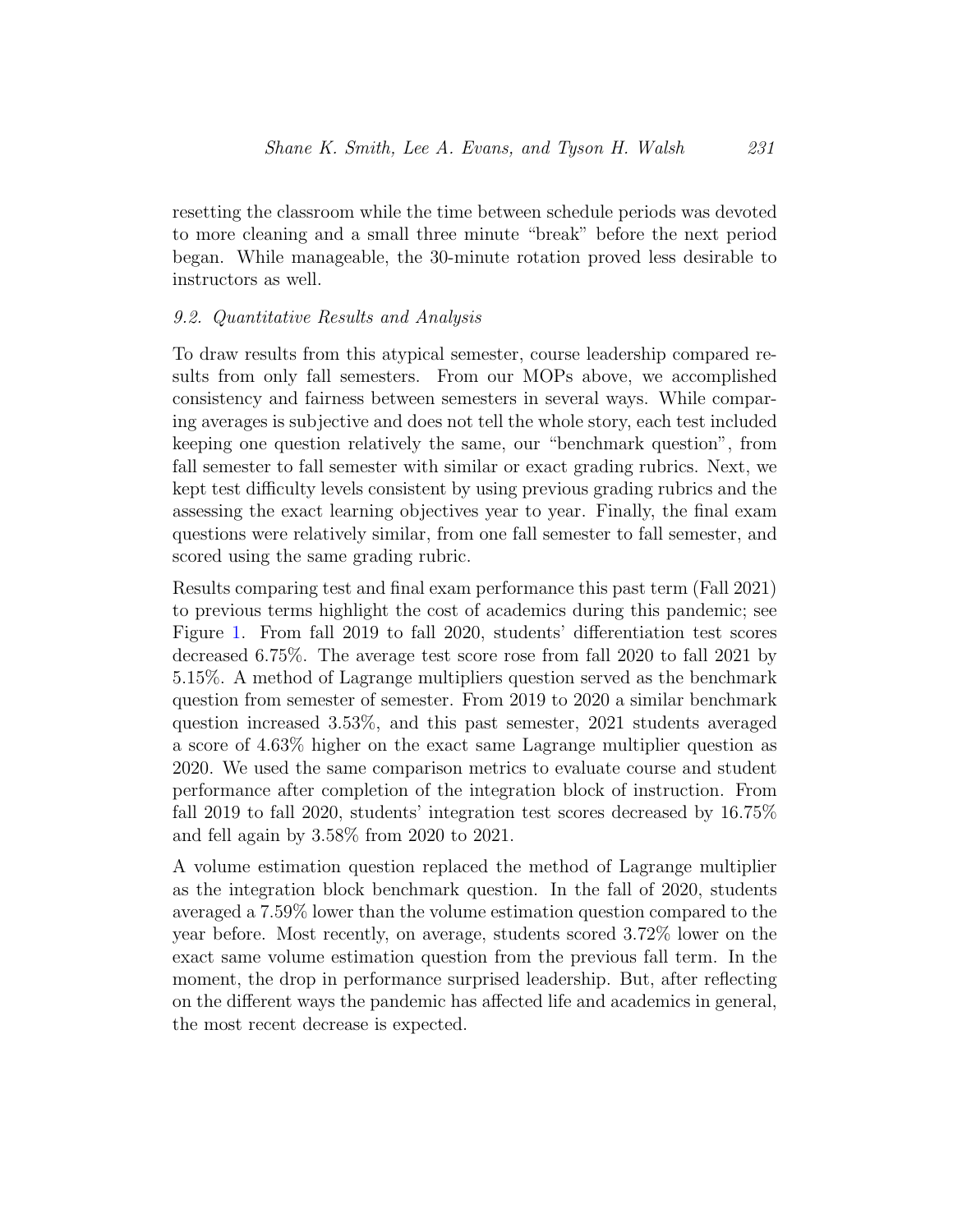

<span id="page-14-0"></span>AY Assessment Comparison

Figure 1: Comparison of test scores over a three academic year (AY) period.

We acknowledge that there are many possible reasons for the drop in performance; indeed we addressed many of these reasons throughout the paper. In short, we believe the overarching reason for the drop in performance is the product of a different learning environment and multiple COVID related distractions. The different learning environment and distractions began the previous spring, especially when COVID reached pandemic levels. Before the start of spring break in March 2020, MA205's single variable calculus prerequisite course, MA104, finished its differentiation block in a normal classroom setting. Students departed on spring break at the end of that week and spent the rest of the semester receiving instruction via remote modalities. Students received all but a couple integration lessons in an ERT environment. The timing of this chain of events may contribute to the overall performance in the differentiation block and the regression of integration performance assessed in the integration block in MA205. Similar performance trends occurred on the course final discussed later in the section, but based on this evidence, there is no dire cause for concern.

Students have undoubtedly spent more time preparing for MA205 in the fall of 2021 as compared to two years ago (see Figure [2\)](#page-15-0), but assessing the effectiveness of the daily preparation assignments is difficult. Qualitatively, students generally provided feedback that they did not like the notes checks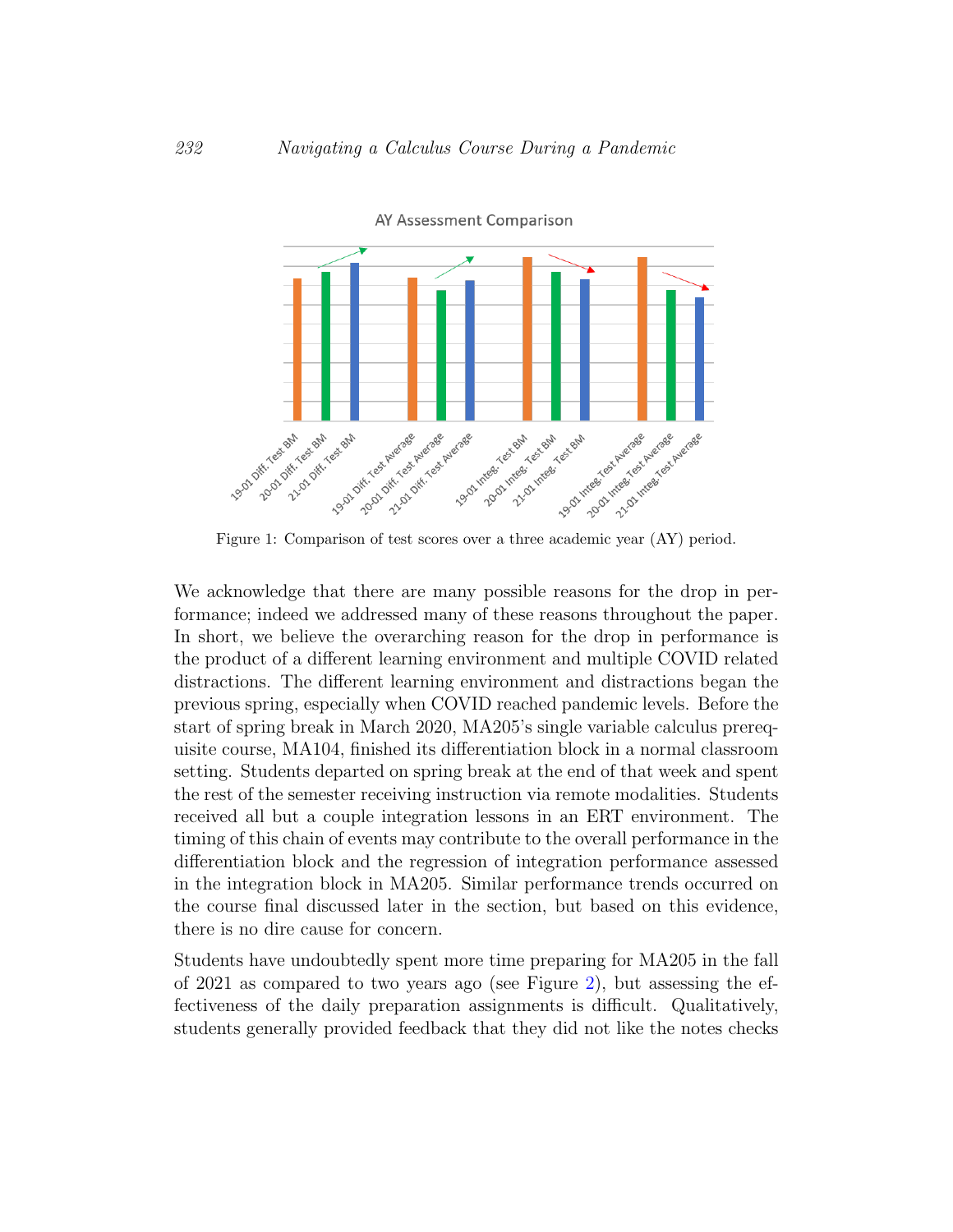

<span id="page-15-0"></span>Figure 2: Comparison of final exam scores to note checks and WebAssign grades.

at the beginning of the semester, but once they got used to taking notes every night, it became more routine. Both graphs above compare final exam scores to lesson preparation, notes checks and homework, scores that MA205 uses as a proxy for student comprehension. The WebAssign homework scores are a better predictor of final scores, but we believe this is due to the fact that students can take notes without truly understanding the material, whereas homework forces students to show their understanding of the material. Websites that assist students on textbook homework assignments can be used as ways around this for homework, since assigned problems are from the textbook, but we have used a setting that alters the numbers in the problem for each student. At a minimum, students would need to look at the solution and determine how to modify each step for their particular problem, adding a layer that can lead to learning.

The most recent 2021 final exam was shortened to 2.5 hours in the last month of the fall semester so we took the two most time-consuming problems from the final exam and tested them on a separate assessment. This allowed us a consistent basis for comparison for evaluating student performance in terms of concepts and level of difficulty in order to gauge the students body of knowledge at course completion. Students scored an average of 3.5% lower on the final in 2021 compared to 2020 and 4% lower in 2020 compared to 2019. We believe this is a direct result of the restrictions placed on students and instructors during the COVID-19 period. Students generally scored lower on each question compared to previous years; see Figure [3.](#page-16-0) One alarming statistic is the number of students who failed the final exam. In 2021, 33% of the students failed the course final, and 9% failed the course (despite the fact that we had approximately 35 fewer students than Fall 2020).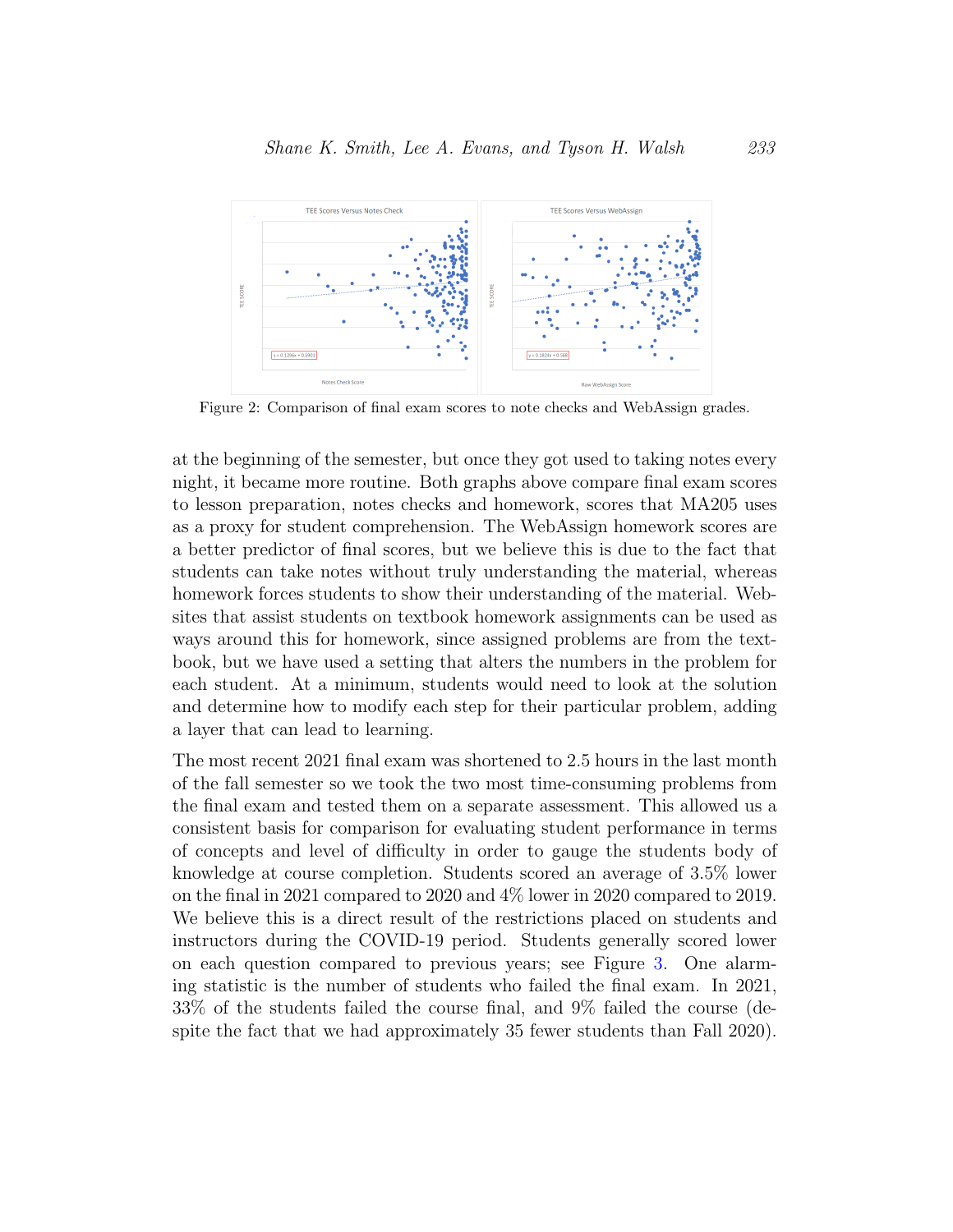

<span id="page-16-0"></span>Figure 3: Comparison of final exam question scores the past three years.

Because of this, we will be teaching in classrooms that can accommodate full in-person classes for the spring term of 2021. Again this trend comes as no surprise; given all distractions and continual COVID adjustments, we expected to see a decrease in student performance. Conversely, imagine if performance increased. One can ponder the possible questions if students feedback and performance trended upward!

#### 10. Final Thoughts

Looking back over the past ten months, we feel that we made the right decision to conduct a shortened class in-person. Though things admittedly got trying and even frustrating at times, we have no regrets trying something different to maximize student learning in the face of adversity and an evergrowing list of health precautions. As academia shares its experiences during the pandemic, we are confident that more situations will arise which support in-person over alternative teaching modalities, when possible. That is not to say alternative modalities should be discarded. There are countless useful applications of WC that may aid pedagogy for years to come; as we have witnessed, different teaching modalities inspired innovative teaching ideas never considered before the pandemic.

Although the amount of evidence from MA205 to support this claim is small, student performance in the spring semester of 2021 was on par with Fall 2020.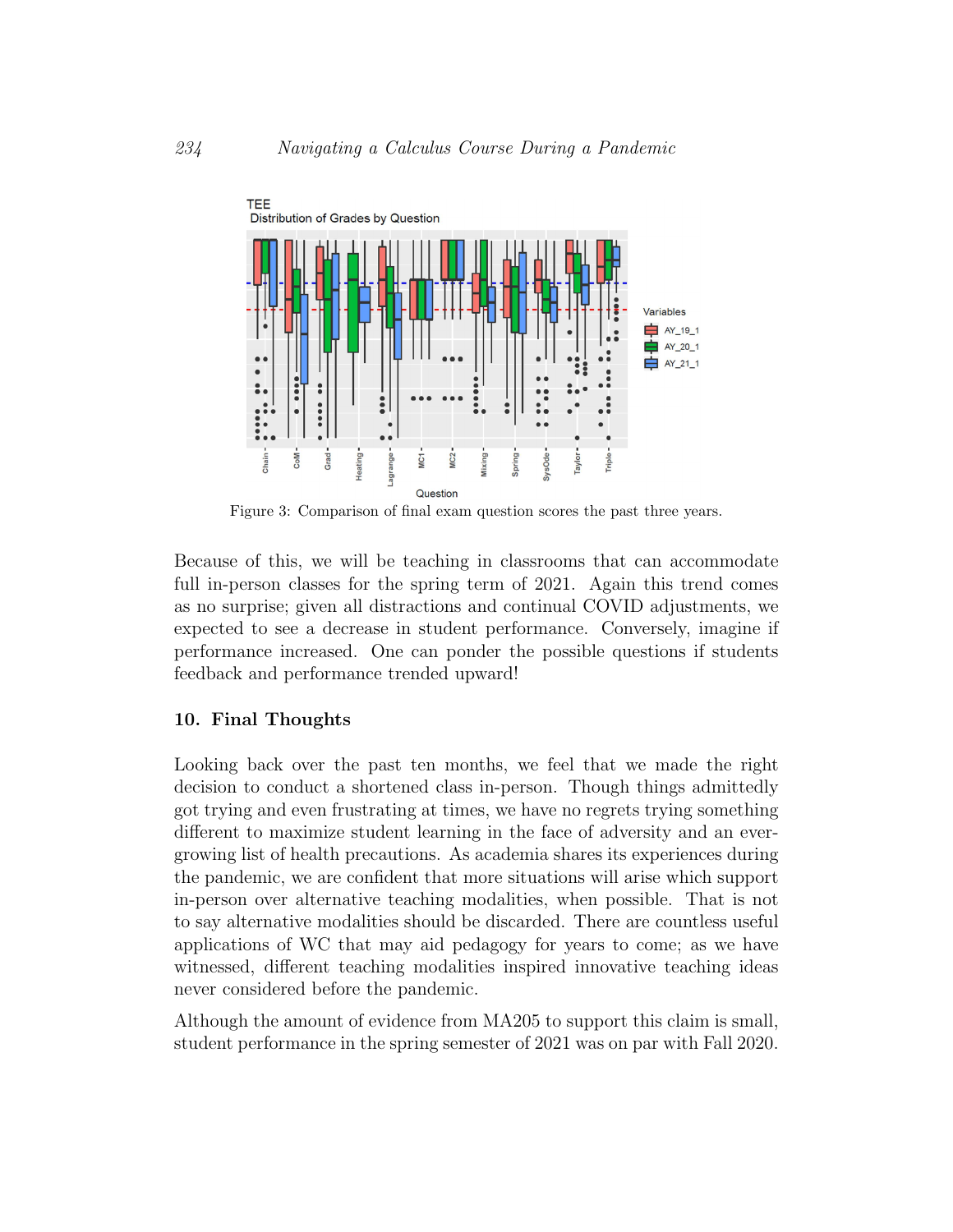This trend may suggest that courses, at some point, need to teach/reteach basic concepts before layering new complex concepts and applications. This also may suggest that performance normalized to pre-pandemic levels is just around the corner. Until then, we'll continue to seek out ways to build the most supportive and productive academic environment for both our students and teachers alike.

#### References

- <span id="page-17-0"></span>[1] Kathryn Aten and Marco DiRenzo, Assessing the potential of virtual worlds for Navy Training and Education: cognitive learning processes and outcomes in the virtual school house (VSH), Technical Report, Naval Postgraduate School, 2014-12. Available at [http://hdl.handle.net/](http://hdl.handle.net/10945/45529) [10945/45529](http://hdl.handle.net/10945/45529), last accessed on January 27, 2022.
- <span id="page-17-4"></span>[2] Jennifer M. Bower and Jonathan R. Richmond, Learning Competencies Used In the U.S. Navy's Virtual Schoolhouse Learning Environment, Master's thesis, Naval Postgraduate School, 2016-12. Available at <https://apps.dtic.mil/sti/pdfs/AD1030717.pdf>, last accessed on January 27, 2022.
- <span id="page-17-3"></span>[3] Matt Bower, "Synchronous collaboration competencies in webconferencing environments—their impact on the learning process," Distance Education, Volume 32 Issue 1 (May 2011), pages 63–83. doi[:10.1080/01587919.2011.565502](http://dx.doi.org/10.1080/01587919.2011.565502)
- <span id="page-17-1"></span>[4] Neil A. Bradbury, "Attention span during lectures: 8 seconds, 10 minutes, or more?" Advances in Physiology Education, Volume 40 Issue 4 (2016), pages 509–513. doi[:10.1152/advan.00109.2016](http://dx.doi.org/10.1152/advan.00109.2016)
- <span id="page-17-6"></span>[5] Centers for Disease Control and Prevention, Provisional COVID-19 Death Counts by Sex, Age, and State, 2020. Available at [https://data.](https://data.cdc.gov/NCHS/Provisional-COVID-19-Deaths-by-Sex-and-Age/9bhg-hcku/data) [cdc.gov/NCHS/Provisional-COVID-19-Deaths-by-Sex-and-Age/](https://data.cdc.gov/NCHS/Provisional-COVID-19-Deaths-by-Sex-and-Age/9bhg-hcku/data) [9bhg-hcku/data](https://data.cdc.gov/NCHS/Provisional-COVID-19-Deaths-by-Sex-and-Age/9bhg-hcku/data), last accessed on January 27, 2022.
- <span id="page-17-5"></span>[6] Pamela K Douglas, David B Douglas, Daniel C Harrigan, and Kathleen M Douglas, "Preparing for pandemic influenza and its aftermath: mental health issues considered," International Journal of Emergency Mental Health, Volume 11 Issue 3 (Summer 2009), pages 137–144.
- <span id="page-17-2"></span>[7] RM Giles, MR Johnson, KE Knight, S Zammett, and J. Weinman, "Recall of lecture information: a question of what, when and where," Medical Education, Volume 16 Issue 5 (1982), pages 264–268. doi[:10.1111/j.1365-2923.1982.tb01262.x](http://dx.doi.org/10.1111/j.1365-2923.1982.tb01262.x)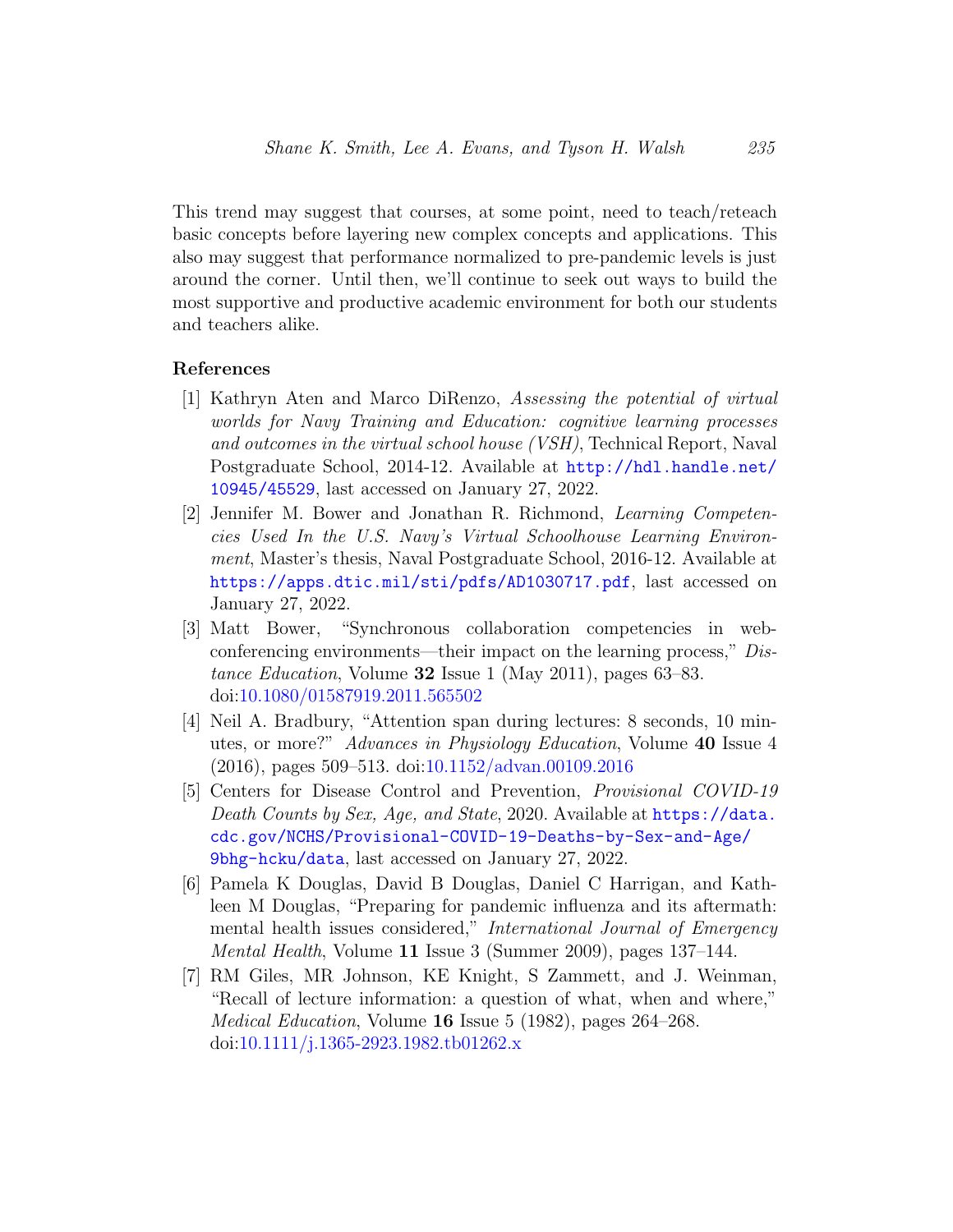- <span id="page-18-0"></span>[8] Charles Hodges, Stephanie Moore, Barb Lockee, Torrey Trust, and Aaron Bond, "The Difference Between Emergency Remote Teaching and Online Learning," EDUCAUSE Review, March 27, 2020. Available at [ht](https://er.educause.edu/articles/2020/3/the-difference-between-emergency-remote-teaching-and-online-learning) [tps://er.educause.edu/articles/2020/3/the-difference-betwee](https://er.educause.edu/articles/2020/3/the-difference-between-emergency-remote-teaching-and-online-learning) [n-emergency-remote-teaching-and-online-learning](https://er.educause.edu/articles/2020/3/the-difference-between-emergency-remote-teaching-and-online-learning), last accessed on January 27, 2022.
- <span id="page-18-3"></span>[9] N. Patricia Salinas Mart´ınez and Eliud Quintero Rodr´ıguez, "A hybrid and flipped version of an introductory mathematics course for higher education," Journal of Education for Teaching, Volume 44 Issue 1 (2018), pages 112–117. doi[:10.1080/02607476.2018.1422616](http://dx.doi.org/10.1080/02607476.2018.1422616)
- <span id="page-18-8"></span>[10] Minoru Nakayama, Hiroh Yamamoto, and Rowena Santiago, "The Impact of Learner Characteristics on Learning Performance in Hybrid Courses among Japanese Students," Electronic Journal of e-Learning, Volume 5 Number 3 (2007), pages 195–206.
- <span id="page-18-5"></span>[11] Oren Miron, Kun-Hsing Yu, Rachel Wilf-Miron, and Isaac S. Kohane, "Suicide Rates Among Adolescents and Young Adults in the United States, 2000-2017," The Journal of the American Medical Association  $(JAMA)$ , Volume 321 Issue 23 (2019), pages 2362–2364. doi[:10.1001/jama.2019.5054](http://dx.doi.org/10.1001/jama.2019.5054)
- <span id="page-18-2"></span>[12] Timothy J Newlin and Salman Khan, "A conversation with Sal Khan," virtual interview with USMA, May 2021.
- <span id="page-18-1"></span>[13] Rochester Institute of Technology Teaching and Learning Services, Course Design: Designing Long Classes, online resource, 2014. Available at [https://www.rit.edu/academicaffairs/tls/sites/rit.](https://www.rit.edu/academicaffairs/tls/sites/rit.edu.academicaffairs.tls/files/docs/TLS_Course%20Design_LongClasses_v1.pdf) [edu.academicaffairs.tls/files/docs/TLS\\_Course%20Design\\_](https://www.rit.edu/academicaffairs/tls/sites/rit.edu.academicaffairs.tls/files/docs/TLS_Course%20Design_LongClasses_v1.pdf) [LongClasses\\_v1.pdf](https://www.rit.edu/academicaffairs/tls/sites/rit.edu.academicaffairs.tls/files/docs/TLS_Course%20Design_LongClasses_v1.pdf), last accessed on January 27, 2022.
- <span id="page-18-4"></span>[14] Jeavana Sritharan and Ashvinie Sritharan, "Emerging mental health issues from the novel coronavirus (covid-19) pandemic," Journal of Health and Medical Sciences, Volume 3 Issue 2 (2020), pages 157–162. doi[:10.31014/aior.1994.03.02.109](http://dx.doi.org/10.31014/aior.1994.03.02.109)
- <span id="page-18-7"></span>[15] Diana Thomas et al., Remote Teaching Distance Education Working Group (RTDEWG) Report, internal USMA report, 2021.
- <span id="page-18-6"></span>[16] United States Census Bureau, Age and Sex Composition in the United States: 2019, 2020. Availabe at [https://www.census.gov/data/]( https://www.census.gov/data/tables/2019/demo/age-and-sex/2019-age-sex-composition.html) [tables/2019/demo/age-and-sex/2019-age-sex-composition.html]( https://www.census.gov/data/tables/2019/demo/age-and-sex/2019-age-sex-composition.html), last accessed on January 29, 2022.